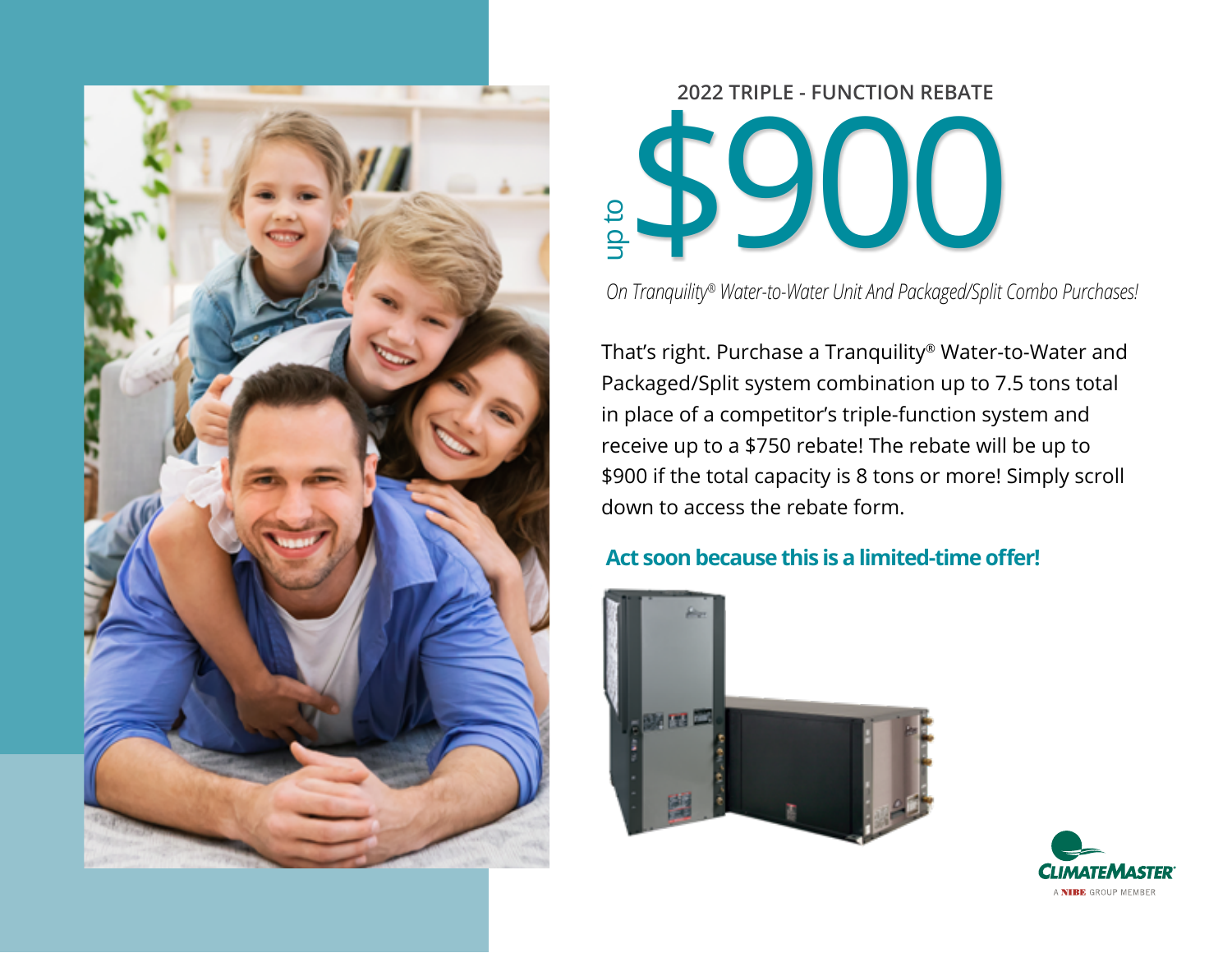#### **Tranquility® Packaged and Split Series**

Available for Tranquility® 22 and Tranquility® 30 Packaged Series Geothermal Water Source Heat Pumps. The Tranquility Packaged Series is designed for both new and retrofit applications. Its narrow cabinet design allows for easy movement through doorways, crawl spaces, and attic accesses. These Tranquility Series units utilize Earthpure® HFC-410A refrigerant, two-stage scroll compressors, microprocessor controls, and allow the Tranquility Series to operate at the most efficient levels.

The Tranquility Split Series has among the highest efficiency ratings of any geothermal split system in the industry when matched with ClimateMaster Tranquility Indoor Air Handlers or Cased Coils. The Tranquility Split Series easily connects to new or existing fossil fuel and electric furnaces. The indoor split series is ideal for remote applications with a second floor or crawl space. The outdoor split series features weather and sound-insulated cabinets for quiet operation.





**PLUS**

### **Tranquility® Water-to-Water Series**

The TBW\*/TCW Water-to-Water Series offers a wide range of units for most any installation with an extended range refrigerant circuit capable of ground loop (geothermal) applications. The TBW/TCW Series can be used for radiant floor heating, snow/ice melt, chilled water for fan coils, potable hot water generation, hot/chilled water for make-up air and many other types of HVAC applications. The TBW/TCW Water-to-Water Series offers an extended range refrigeration circuit, capable of ground loop (geothermal) applications. Unique applicationspecific controls make the TBW/TCW Series ideal for hydronic heating and domestic hot water generation.

\* TBW - Closed Loop Applications Only